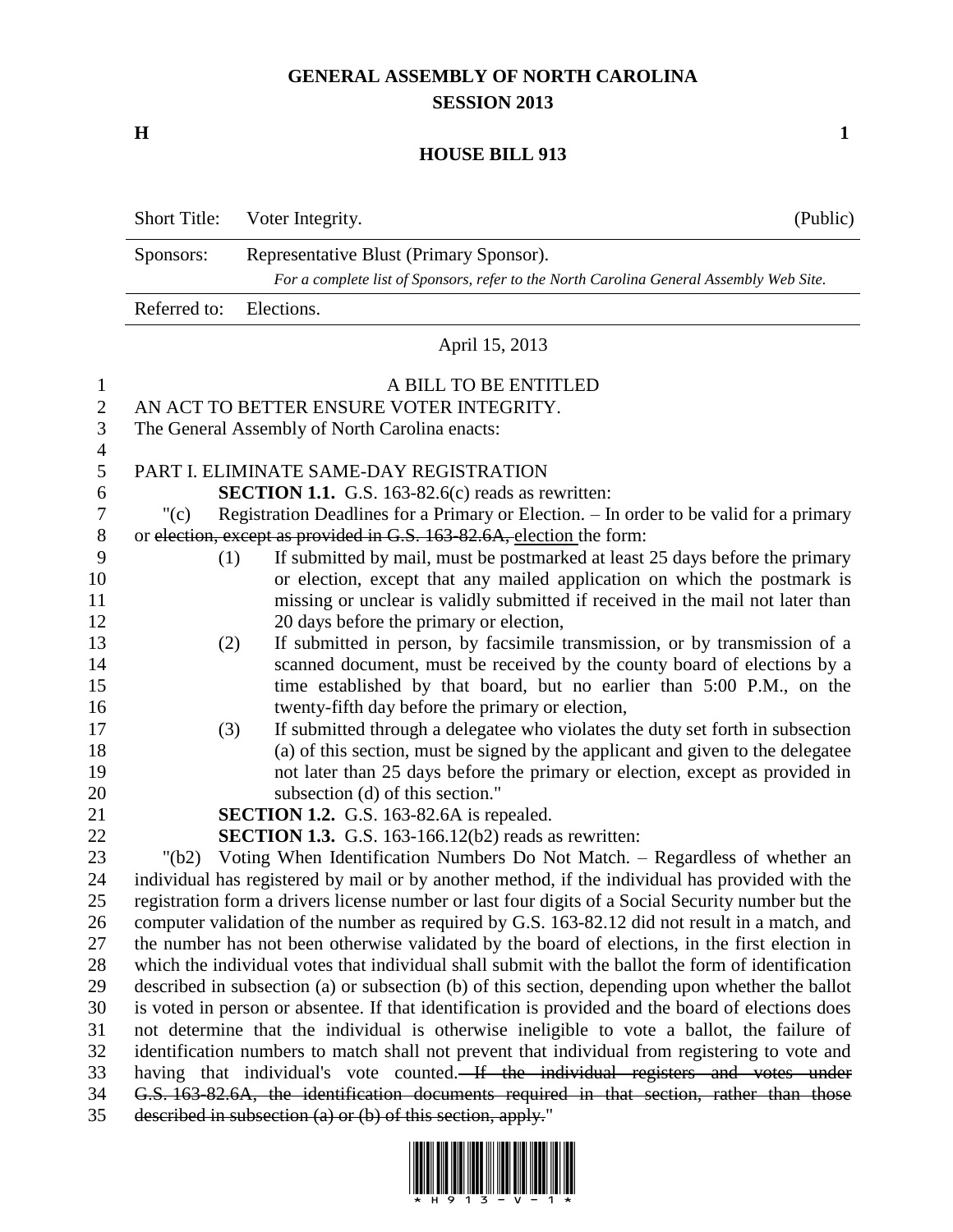|                |                    | <b>General Assembly of North Carolina</b>                                                          | <b>Session 2013</b> |
|----------------|--------------------|----------------------------------------------------------------------------------------------------|---------------------|
| 1              |                    | <b>SECTION 5.4.</b> G.S. 163-227.2(a) reads as rewritten:                                          |                     |
| $\sqrt{2}$     | "(a)               | Any voter eligible to vote by absentee ballot under G.S. 163-226 may request an                    |                     |
| $\mathfrak{Z}$ |                    | application for absentee ballots, complete the application, and vote under the provisions of this  |                     |
| $\overline{4}$ |                    | section and of G.S. 163-82.6A, as applicable section."                                             |                     |
| 5              |                    |                                                                                                    |                     |
| 6              |                    | PART II. PROVISIONAL BALLOTS RETRIEVABLE                                                           |                     |
| 7              |                    | <b>SECTION 2.1.</b> G.S. 163-166.11 reads as rewritten:                                            |                     |
| $8\,$          |                    | "§ 163-166.11. Provisional voting requirements.                                                    |                     |
| 9              |                    | If an individual seeking to vote claims to be a registered voter in a jurisdiction as provided     |                     |
| 10             |                    | in G.S. 163-82.1 and though eligible to vote in the election does not appear on the official list  |                     |
| 11             |                    | of eligible registered voters in the voting place, that individual may cast a provisional official |                     |
| 12             | ballot as follows: |                                                                                                    |                     |
| 13             | (1)                | An election official at the voting place shall notify the individual that the                      |                     |
| 14             |                    | individual may cast a provisional official ballot in that election.                                |                     |
| 15             | (2)                | The individual may cast a provisional official ballot at that voting place upon                    |                     |
| 16             |                    | executing a written affirmation before an election official at the voting place,                   |                     |
| 17             |                    | stating that the individual is a registered voter in the jurisdiction as provided                  |                     |
| 18             |                    | in G.S. 163-82.1 in which the individual seeks to vote and is eligible to vote                     |                     |
| 19             |                    | in that election. The provisional ballot shall be a retrievable ballot, such that                  |                     |
| 20             |                    | if the ballot is counted and it is later determined that it should not have been                   |                     |
| 21             |                    | counted, that ballot may be removed from the total.                                                |                     |
| 22             | (2a)               | A voter who has moved within the county more than 30 days before election                          |                     |
| 23             |                    | day but has not reported the move to the board of elections shall not be                           |                     |
| 24             |                    | required on that account to vote a provisional ballot at the one-stop site, as                     |                     |
| 25             |                    | long as the one-stop site has available all the information necessary to                           |                     |
| 26             |                    | determine whether a voter is registered to vote in the county and which                            |                     |
| 27             |                    | ballot the voter is eligible to vote based on the voter's proper residence                         |                     |
| 28             |                    | address. The voter with that kind of unreported move shall be allowed to                           |                     |
| 29             |                    | vote the same kind of absentee ballot as other one-stop voters as provided in                      |                     |
| 30             |                    | G.S. $163-227.2(e2)$ .                                                                             |                     |
| 31             | (3)                | At the time the individual casts the provisional official ballot, the election                     |                     |
| 32             |                    | officials shall provide the individual written information stating that anyone                     |                     |
| 33             |                    | casting a provisional official ballot can ascertain whether and to what extent                     |                     |
| 34             |                    | the ballot was counted and, if the ballot was not counted in whole or in part,                     |                     |
| 35             |                    | the reason it was not counted. The State Board of Elections or the county                          |                     |
| 36             |                    | board of elections shall establish a system for so informing a provisional                         |                     |
| 37             |                    | voter. It shall make the system available to every provisional voter without                       |                     |
| 38             |                    | charge, and it shall build into it reasonable procedures to protect the security,                  |                     |
| 39             |                    | confidentiality, and integrity of the voter's personal information and vote.                       |                     |
| 40             | (4)                | The cast provisional official ballot and the written affirmation shall be                          |                     |
| 41             |                    | secured by election officials at the voting place according to guidelines and                      |                     |
| 42             |                    | procedures adopted by the State Board of Elections. At the close of the polls,                     |                     |
| 43             |                    | election officials shall transmit the provisional official ballots cast at that                    |                     |
| 44             |                    | voting place to the county board of elections for prompt verification                              |                     |
| 45             |                    | according to guidelines and procedures adopted by the State Board of                               |                     |
| 46             |                    | Elections.                                                                                         |                     |
| 47             | (5)                | The county board of elections shall count the individual's provisional official                    |                     |
| 48             |                    | ballot for all ballot items on which it determines that the individual was                         |                     |
| 49             |                    | eligible under State or federal law to vote."                                                      |                     |
| 50             |                    |                                                                                                    |                     |
| 51             |                    | PART III. PHYSICAL ADDRESS REQUIRED TO REGISTER TO VOTE                                            |                     |
|                |                    |                                                                                                    |                     |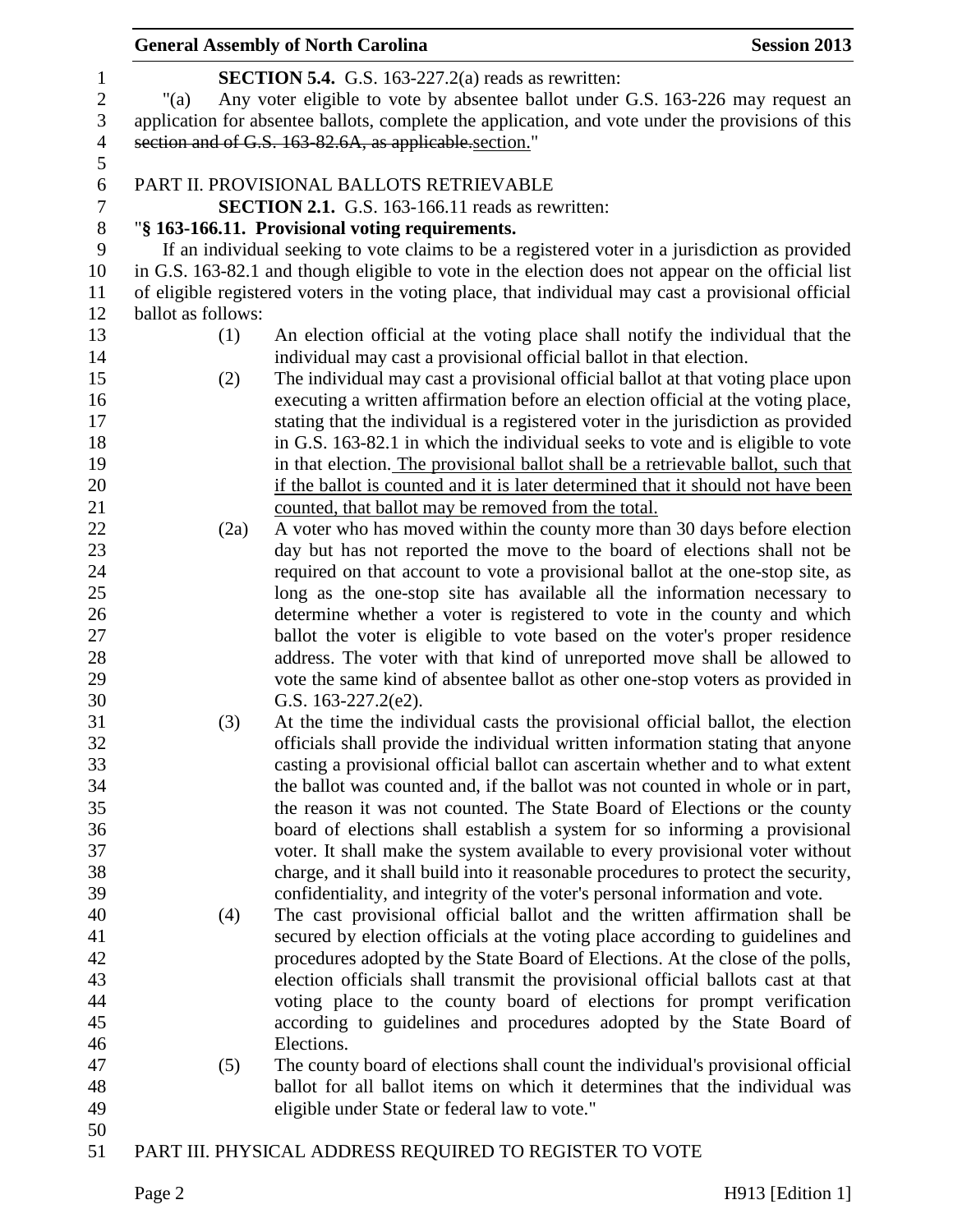|                                                                                                 | <b>General Assembly of North Carolina</b>                                                                                                                                                     |           |                                                                                                 | <b>Session 2013</b> |
|-------------------------------------------------------------------------------------------------|-----------------------------------------------------------------------------------------------------------------------------------------------------------------------------------------------|-----------|-------------------------------------------------------------------------------------------------|---------------------|
|                                                                                                 |                                                                                                                                                                                               |           | <b>SECTION 3.1.</b> G.S. 163-57(1) reads as rewritten:                                          |                     |
|                                                                                                 | "(1)                                                                                                                                                                                          |           |                                                                                                 |                     |
|                                                                                                 | That place shall be considered the residence of a person in which that<br>person's habitation is fixed, and to which, whenever that person is absent,                                         |           |                                                                                                 |                     |
|                                                                                                 | that person has the intention of returning.                                                                                                                                                   |           |                                                                                                 |                     |
|                                                                                                 |                                                                                                                                                                                               | a.        | In the event that a person's habitation is divided by a State, county,                          |                     |
|                                                                                                 |                                                                                                                                                                                               |           | municipal, precinct, ward, or other election district, then the location                        |                     |
|                                                                                                 |                                                                                                                                                                                               |           | of the bedroom or usual sleeping area for that person with respect to                           |                     |
|                                                                                                 |                                                                                                                                                                                               |           | the location of the boundary line at issue shall be controlling as the                          |                     |
|                                                                                                 |                                                                                                                                                                                               |           | residency of that person.                                                                       |                     |
|                                                                                                 |                                                                                                                                                                                               | b.        | If the person disputes the determination of residency, the person may                           |                     |
|                                                                                                 |                                                                                                                                                                                               |           | request a hearing before the county board of elections making the                               |                     |
|                                                                                                 |                                                                                                                                                                                               |           | determination of residency. The procedures for notice of hearing and                            |                     |
|                                                                                                 |                                                                                                                                                                                               |           | the conduct of the hearing shall be as provided in G.S. 163-86. The                             |                     |
|                                                                                                 |                                                                                                                                                                                               |           | presentation of an accurate and current determination of a person's                             |                     |
|                                                                                                 |                                                                                                                                                                                               |           | residence and the boundary line at issue by map or other means                                  |                     |
|                                                                                                 |                                                                                                                                                                                               |           | available shall constitute prima facie evidence of the geographic                               |                     |
|                                                                                                 |                                                                                                                                                                                               |           | location of the residence of that person.                                                       |                     |
|                                                                                                 |                                                                                                                                                                                               | c.        | In the event that a person's residence is not a traditional residence                           |                     |
|                                                                                                 |                                                                                                                                                                                               |           | associated with real property, then the location of the usual sleeping                          |                     |
|                                                                                                 |                                                                                                                                                                                               |           | area for that person shall be controlling as to the residency of that                           |                     |
|                                                                                                 |                                                                                                                                                                                               |           | person. Residence shall be broadly construed to provide all persons                             |                     |
|                                                                                                 |                                                                                                                                                                                               |           | with the opportunity to register and to vote, including stating a                               |                     |
|                                                                                                 |                                                                                                                                                                                               |           | mailing address different from residence address.                                               |                     |
|                                                                                                 |                                                                                                                                                                                               | <u>d.</u> | A vacant lot or business address shall not be considered a residence                            |                     |
|                                                                                                 |                                                                                                                                                                                               |           | or used as a residential address unless a person uses that location as                          |                     |
|                                                                                                 |                                                                                                                                                                                               |           | their usual sleeping area."                                                                     |                     |
|                                                                                                 |                                                                                                                                                                                               |           |                                                                                                 |                     |
|                                                                                                 |                                                                                                                                                                                               |           | PART IV. ENHANCED VOTER LIST MAINTENANCE                                                        |                     |
|                                                                                                 |                                                                                                                                                                                               |           | <b>SECTION 4.1.(a)</b> G.S. 163-33 reads as rewritten:                                          |                     |
|                                                                                                 |                                                                                                                                                                                               |           | "§ 163-33. Powers and duties of county boards of elections.                                     |                     |
|                                                                                                 |                                                                                                                                                                                               |           | The county boards of elections within their respective jurisdictions shall exercise all powers  |                     |
|                                                                                                 |                                                                                                                                                                                               |           | granted to such boards in this Chapter, and they shall perform all the duties imposed upon them |                     |
|                                                                                                 | by law, which shall include the following:                                                                                                                                                    |           |                                                                                                 |                     |
|                                                                                                 |                                                                                                                                                                                               |           |                                                                                                 |                     |
|                                                                                                 | (14)                                                                                                                                                                                          |           | To make forms available for near relatives or personal representatives of a                     |                     |
|                                                                                                 |                                                                                                                                                                                               |           | deceased voter's estate to provide signed statements of the status of a                         |                     |
|                                                                                                 |                                                                                                                                                                                               |           | deceased voter to return to the board of elections of the county in which the                   |                     |
|                                                                                                 |                                                                                                                                                                                               |           | deceased voter was registered. Forms may be provided, upon request, to any                      |                     |
|                                                                                                 |                                                                                                                                                                                               |           | of the following: near relatives, personal representatives of a deceased                        |                     |
|                                                                                                 |                                                                                                                                                                                               |           | voter's estate, funeral directors, or funeral service licensees."                               |                     |
|                                                                                                 |                                                                                                                                                                                               |           | <b>SECTION 4.1.(b)</b> G.S. 163-82.14(b) reads as rewritten:                                    |                     |
|                                                                                                 | " $(b)$                                                                                                                                                                                       |           | Death. - The Department of Health and Human Services shall furnish free of charge               |                     |
|                                                                                                 |                                                                                                                                                                                               |           | to the State Board of Elections every month, in a format prescribed by the State Board of       |                     |
| Elections, the names of deceased persons who were residents of the State. The State Board of    |                                                                                                                                                                                               |           |                                                                                                 |                     |
| Elections shall distribute every month to each county board of elections the names on that list |                                                                                                                                                                                               |           |                                                                                                 |                     |
| of deceased persons who were residents of that county. The Department of Health and Human       |                                                                                                                                                                                               |           |                                                                                                 |                     |
|                                                                                                 |                                                                                                                                                                                               |           | Services shall base each list upon information supplied by death certifications it received     |                     |
| during the preceding month. Upon the receipt of those names, each county board of elections     |                                                                                                                                                                                               |           |                                                                                                 |                     |
|                                                                                                 | shall remove from its voter registration records any person the list shows to be dead. Each                                                                                                   |           |                                                                                                 |                     |
|                                                                                                 | county board of elections shall also remove from its voter registration records a person<br>identified as deceased by a signed statement of a near relative or personal representative of the |           |                                                                                                 |                     |
|                                                                                                 |                                                                                                                                                                                               |           |                                                                                                 |                     |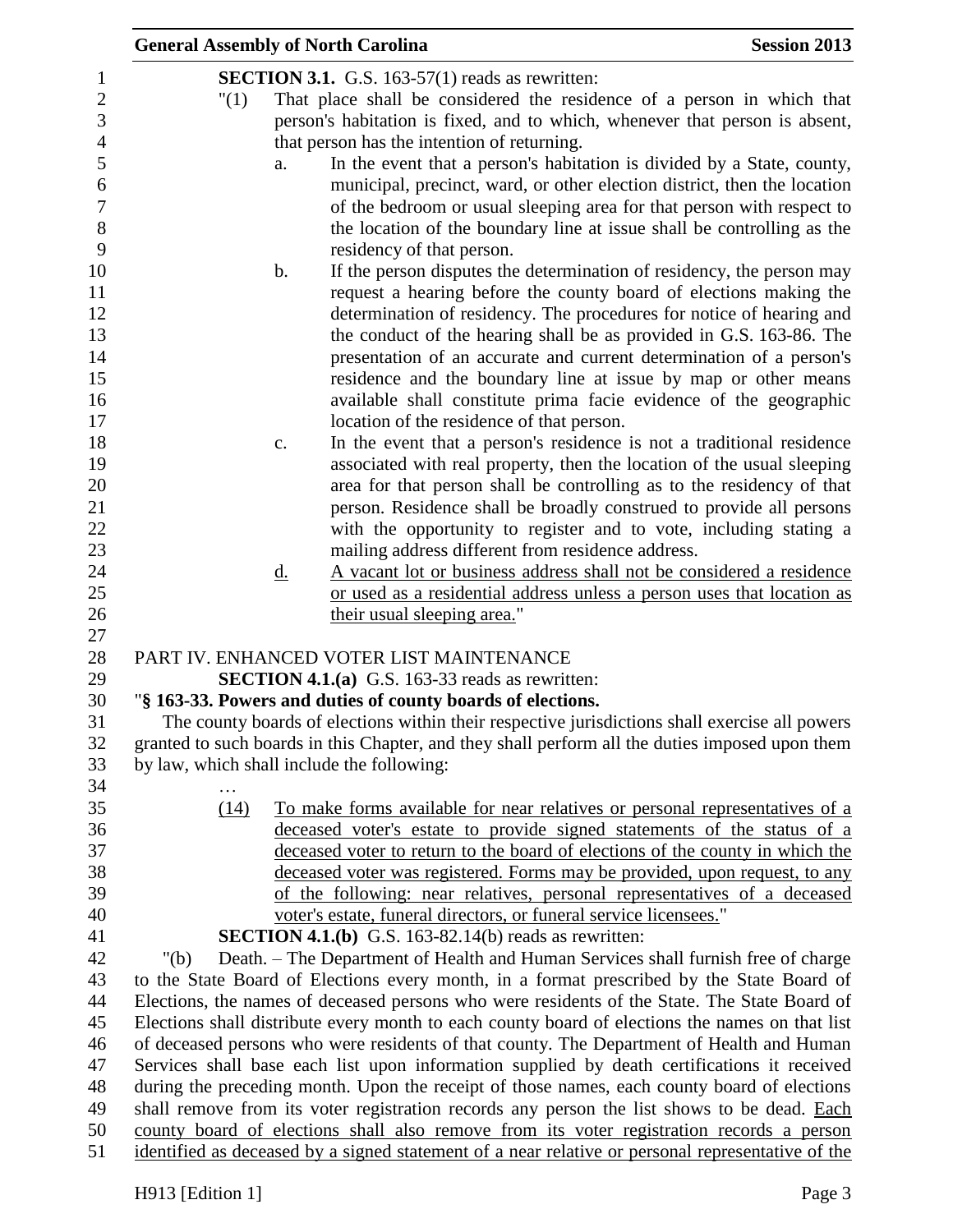|                  | <b>General Assembly of North Carolina</b>                                                  |                                                                                                     | <b>Session 2013</b> |  |  |
|------------------|--------------------------------------------------------------------------------------------|-----------------------------------------------------------------------------------------------------|---------------------|--|--|
| $\mathbf{1}$     |                                                                                            | estate of the deceased voter. The county board need not send any notice to the address of the       |                     |  |  |
| $\mathbf{2}$     | person so removed."                                                                        |                                                                                                     |                     |  |  |
| 3                |                                                                                            | <b>SECTION 4.1.(c)</b> Article 13A of Chapter 90 of the General Statutes is amended by              |                     |  |  |
| $\overline{4}$   | adding a new section to read:                                                              |                                                                                                     |                     |  |  |
| 5                |                                                                                            | "§ 90-210.25C. Notification forms for deceased voters.                                              |                     |  |  |
| 6                | (a)                                                                                        | At the time funeral arrangements are made, a funeral director or funeral service                    |                     |  |  |
| $\boldsymbol{7}$ |                                                                                            | licensee is encouraged to make available to near relatives of the deceased a form upon which        |                     |  |  |
| $8\,$            |                                                                                            | the near relative may report the status of the deceased voter to the board of elections of the      |                     |  |  |
| 9                |                                                                                            | county in which the deceased was a registered voter.                                                |                     |  |  |
| 10               | (b)                                                                                        | A funeral director or funeral service licensee may obtain forms for reporting the                   |                     |  |  |
| 11               |                                                                                            | status of deceased voters from the county board of elections."                                      |                     |  |  |
| 12               |                                                                                            | <b>SECTION 4.1.(d)</b> The State Board of Elections shall seek to participate in any                |                     |  |  |
| 13               |                                                                                            | national or interstate efforts to share vital records data for the purpose of voter roll            |                     |  |  |
| 14               |                                                                                            | maintenance. Any state that is currently allowed access to North Carolina vital records for the     |                     |  |  |
| 15               |                                                                                            | purpose of voter roll maintenance in that state must allow reciprocal access to their vital         |                     |  |  |
| 16               |                                                                                            | records by July 1, 2015, or they shall no longer have access to North Carolina vital records for    |                     |  |  |
| 17               |                                                                                            | that purpose. The Division of Motor Vehicles shall exchange data with the State Board of            |                     |  |  |
| 18               |                                                                                            | Elections to enhance voter list maintenance by cancelling the voter registration of those who       |                     |  |  |
| 19               |                                                                                            | have moved out-of-state, updating the voter registration of a voter whose name has changed,         |                     |  |  |
| 20               |                                                                                            | and updating the voter registration of a person who has reported a change of address, including     |                     |  |  |
| 21               |                                                                                            | automatically changing their voter registration to the correct county.                              |                     |  |  |
| 22               |                                                                                            |                                                                                                     |                     |  |  |
| 23               |                                                                                            | PART V. COMPENSATION FOR VOTER REGISTRATION LIMITED                                                 |                     |  |  |
| 24               |                                                                                            | <b>SECTION 5.1.</b> G.S. 163-274 is amended by adding a new subdivision to read:                    |                     |  |  |
| 25               |                                                                                            | "§ 163-274. Certain acts declared misdemeanors.                                                     |                     |  |  |
| 26               | (a)                                                                                        | Class 2 Misdemeanors. – Any person who shall, in connection with any primary or                     |                     |  |  |
| 27               |                                                                                            | election in this State, do any of the acts and things declared in this subsection to be unlawful,   |                     |  |  |
| 28               |                                                                                            | shall be guilty of a Class 2 misdemeanor. It shall be unlawful:                                     |                     |  |  |
| 29               |                                                                                            |                                                                                                     |                     |  |  |
| 30               | (14)                                                                                       | For any person to be compensated, whether based on the number of forms                              |                     |  |  |
| 31               |                                                                                            | submitted or otherwise, for assisting persons in registering to vote unless that                    |                     |  |  |
| 32               |                                                                                            | person is conducting voter registration for a governmental agency as                                |                     |  |  |
| 33               |                                                                                            | required by this Chapter or by federal law."                                                        |                     |  |  |
| 34               |                                                                                            |                                                                                                     |                     |  |  |
| 35               |                                                                                            | PART VI. ELECTION OBSERVER RIGHTS SPECIFIED                                                         |                     |  |  |
| 36               |                                                                                            | <b>SECTION 6.1.</b> G.S. 163-45 reads as rewritten:                                                 |                     |  |  |
| 37               |                                                                                            | "§ 163-45. Observers; appointment.                                                                  |                     |  |  |
| 38               | (a)                                                                                        | Appointment of Observers. $-$ The chair of each political party in the county shall                 |                     |  |  |
| 39               |                                                                                            | have the right to designate two observers to attend each voting place at each primary and           |                     |  |  |
| 40               |                                                                                            | election and such observers may, at the option of the designating party chair, be relieved during   |                     |  |  |
| 41               |                                                                                            | the day of the primary or election after serving no less than four hours and provided the list      |                     |  |  |
| 42               |                                                                                            | required by this section to be filed by each chair contains the names of all persons authorized to  |                     |  |  |
| 43               |                                                                                            | represent such chair's political party. Not more than two observers from the same political party   |                     |  |  |
| 44               |                                                                                            | shall be permitted in the voting enclosure at any time. This right shall not extend to the chair of |                     |  |  |
| 45               |                                                                                            | a political party during a primary unless that party is participating in the primary. In any        |                     |  |  |
| 46               |                                                                                            | election in which an unaffiliated candidate is named on the ballot, the candidate or the            |                     |  |  |
| 47               |                                                                                            | candidate's campaign manager shall have the right to appoint two observers for each voting          |                     |  |  |
| 48               |                                                                                            | place consistent with the provisions specified herein. Persons appointed as observers must be       |                     |  |  |
| 49               | registered voters of the county for which appointed and must have good moral character. No |                                                                                                     |                     |  |  |
| 50               |                                                                                            | person who is a candidate on the ballot in a primary or election may serve as an observer or        |                     |  |  |
| 51               |                                                                                            | runner in that primary or election. Observers shall take no oath of office.                         |                     |  |  |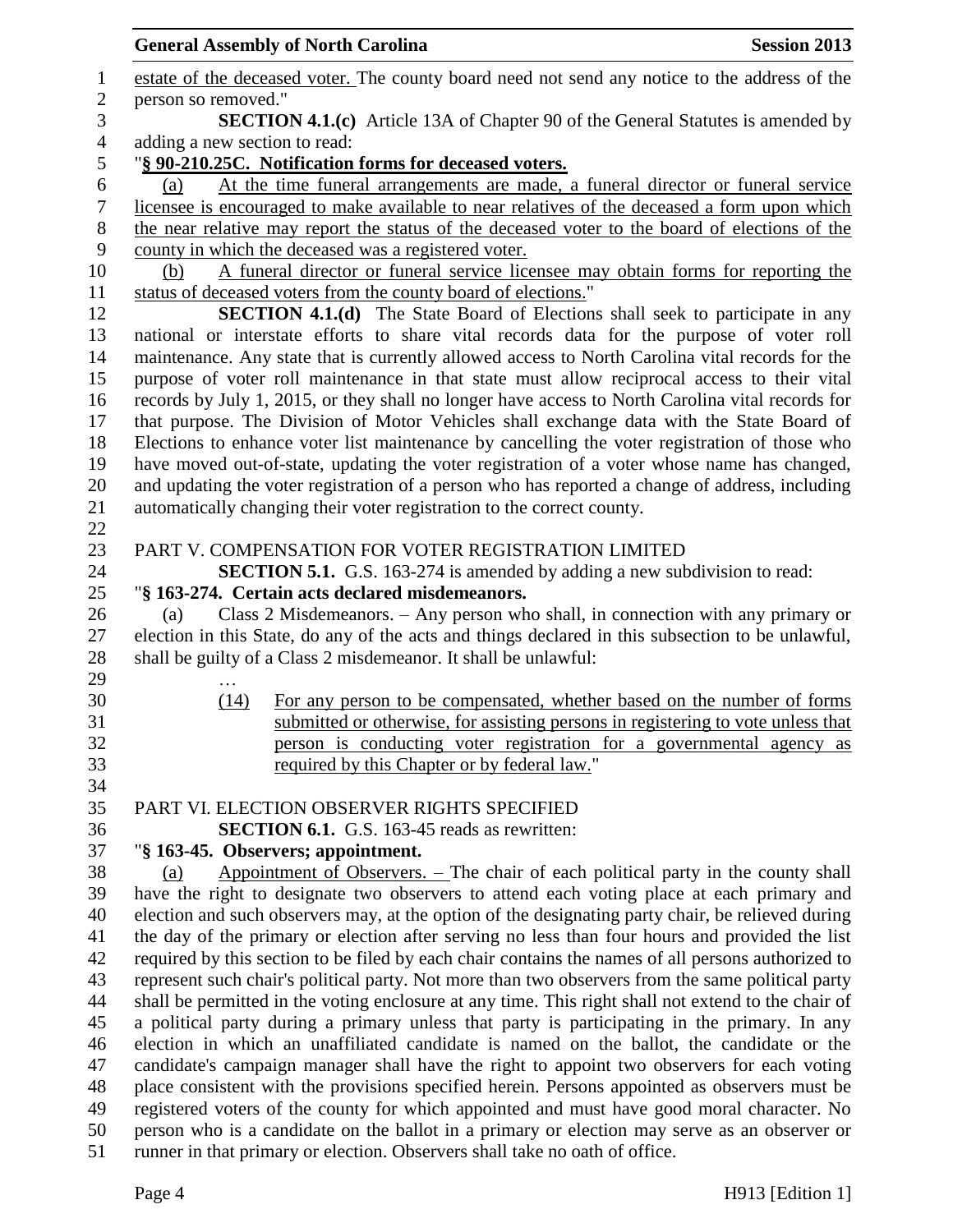## **General Assembly of North Carolina Session 2013**

 Individuals authorized to appoint observers must submit in writing to the chief judge of each precinct a signed list of the observers appointed for that precinct. Individuals authorized to appoint observers must, prior to 10:00 A.M. on the fifth day prior to any primary or general election, submit in writing to the chair of the county board of elections two signed copies of a list of observers appointed by them, designating the precinct for which each observer is appointed. Before the opening of the voting place on the day of a primary or general election, the chair shall deliver one copy of the list to the chief judge for each affected precinct. The chair shall retain the other copy. The chair, or the chief judge and judges for each affected precinct, may for good cause reject any appointee and require that another be appointed. The names of any persons appointed in place of those persons rejected shall be furnished in writing to the chief judge of each affected precinct no later than the time for opening the voting place on the day of any primary or general election, either by the chair of the county board of elections or the person making the substitute appointment.

 If party chairs appoint observers at one-stop sites under G.S. 163-227.2, those party chairs shall provide a list of the observers appointed before 10:00 A.M. on the fifth day before the observer is to observe.

 (b) Rights of Observer. – An observer shall do no electioneering at the voting place, and shall in no manner impede the voting process or interfere or communicate with or observe any voter in casting a ballot, but, subject to these restrictions, the chief judge and judges of elections shall permit the observer to make such observation and take such notes as the observer may desire. The observer shall be authorized to be present and move about the voting place prior to, during, and following the closing of the polls until the chief judge and judges have completed all of their duties. The observer shall be permitted to observe precinct officials checking voter registration from a position that allows an observer to clearly hear and understand voter responses.

 A chief judge or judges of a precinct that limit the movement of or expel an observer from a voting place shall specify in writing and sign a statement of the reasons for the limitation or expulsion. The writing shall be witnessed by at least one of the other precinct judges. An observer may challenge the limitation or expulsion using the procedure for an election protest as provided in G.S. 163-182.9. If the county board finds that a chief judge or judge expelled or limited an observer without cause, the chief judge or judge shall be fined the sum of the wage paid to the chief judge or judge for that election for a first offense, and shall be permanently barred from serving as a chief judge or judge for a second offense.

 Whether or not the observer attends to the polls for the requisite time provided by this section, each observer shall be entitled to obtain at times specified by the State Board of Elections, but not less than three times during election day with the spacing not less than one hour apart, a list of the persons who have voted in the precinct so far in that election day. Counties that use an "authorization to vote document" instead of poll books may comply with the requirement in the previous sentence by permitting each observer to inspect election records so that the observer may create a list of persons who have voted in the precinct so far that election day; each observer shall be entitled to make the inspection at times specified by the State Board of Elections, but not less than three times during election day with the spacing not less than one hour apart.

 Instead of having an observer receive the voting list, the county party chair may send a runner to do so, even if an observer has not been appointed for that precinct. The runner may be the precinct party chair or any person named by the county party chair. Each county party chair using runners in an election shall provide to the county board of elections before 10:00 A.M. on the fifth day before election day a list of the runners to be used. That party chair must notify the chair of the county board of elections or the board chair's designee of the names of all runners to be used in each precinct before the runner goes to the precinct. The runner may receive a voter list from the precinct on the same schedule as an observer. Whether obtained by observer